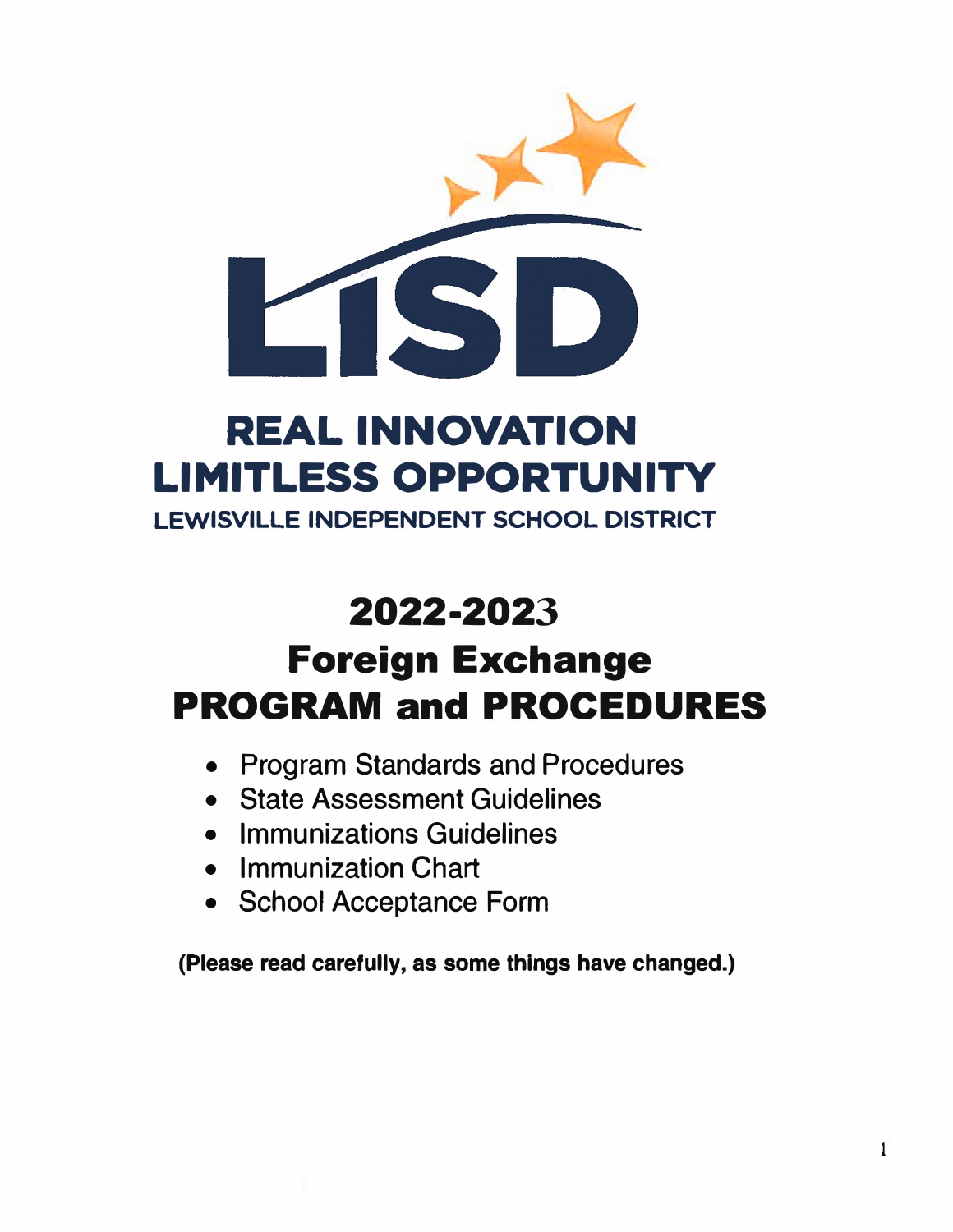

## **FOREIGN EXCHANGE PROGRAM STANDARDS Registration Procedures**

Foreign exchange programs are an integral part of the school experience and should provide a cultural experience for both the foreign student and the community. In order to protect the interests of our patrons, students, and to ensure the integrity of the foreign exchange initiative, LISD has established these standards. They apply to not-for-profit programs involving a one-year home stay experience for high school students from foreign countries coming to the United States and this community. All foreign exchange programs petitioning participation in LISD will be considered providing the standards set forth in this document are maintained.

Acceptance as an LISD recognized institution will be at the discretion of the LISD Board of Trustees or its designee and is subject to change and review if any agency is not in compliance with the specified criterion. Each participating foreign exchange program must register annually with the Lewisville Independent School District. Acceptance in one school year does not constitute acceptance in the following school year; students will only be accepted for the current school year. No foreign exchange student will be registered in LISD unless the sponsoring organization has been registered and approved by the LISD Board of Trustees as an accredited agency. Only private, not- for-profit program sponsors will be considered. The standards for acceptance as well as the registration procedures are included in the body of this document. LISD standards are based on the established guidelines of the Council for Standards of International Education Travel (CSIET) and the United States Information Agency (USIA) regulations. Exchange companies must be accepted for full listing on the current CSIET List of **Approved Organizations.**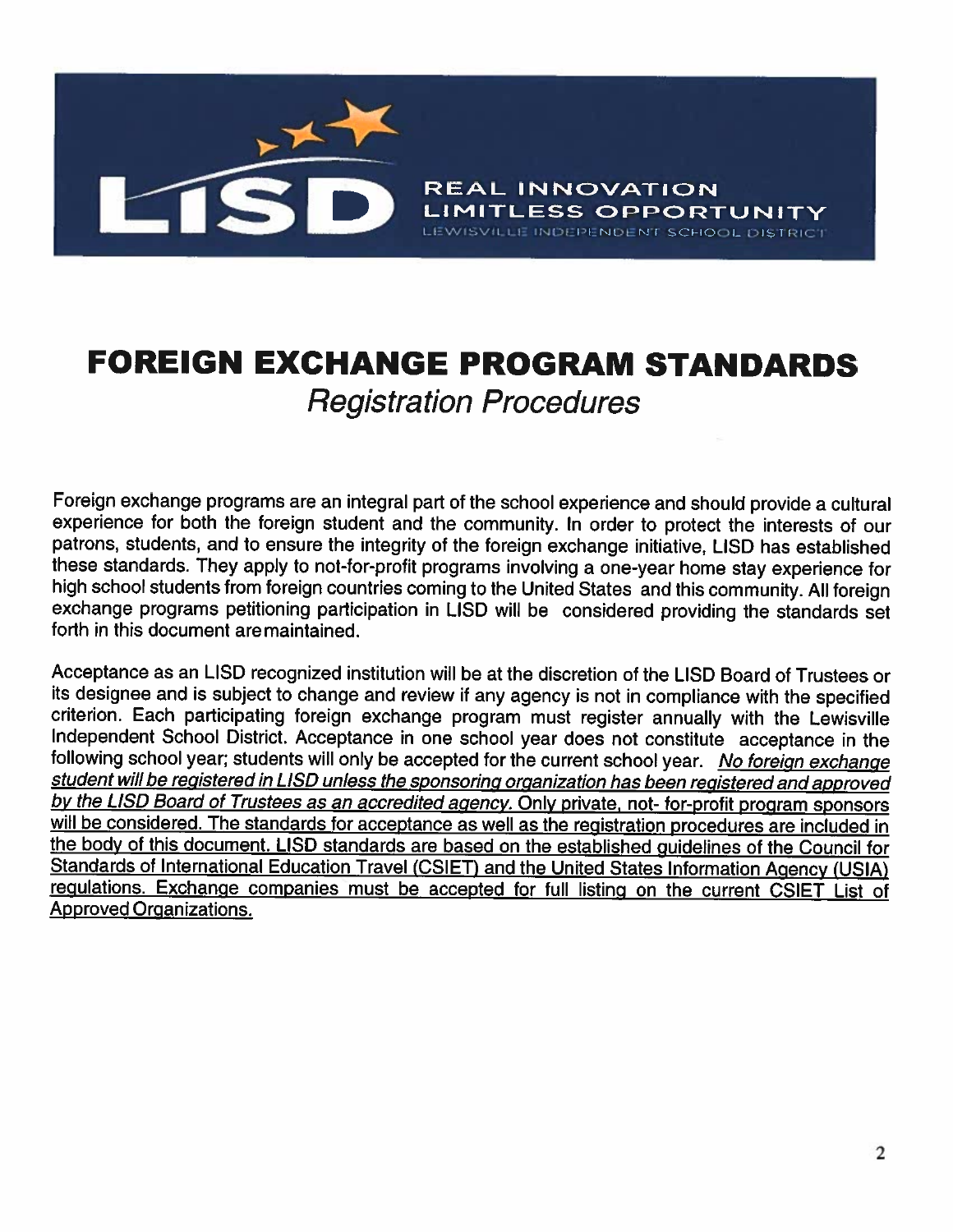## **Program Standards**

#### **Standard 1: EDUCATIONAL PERSPECTIVE**

- Programs shall be designed to fulfill educational purposes related to an international experience. А.
- The organization sponsoring the program shall have clearly established goals and learning objectives to В. fulfill the educational purposes of its programs.

#### **Standard 2: ORGANIZATIONAL PROFILE**

- The structure and administration of the organization shall be clearly defined. Α.
- В. The organization shall have the personnel needed to administer its programs effectively.
- The organization shall be organized under the laws of one of the 50 states of the United States or the C. District of Columbia.
- The organization shall demonstrate success in international educational travel through at least one full D. school year since its incorporation.
- The organization will notify Stacey Lubke, Guidance and Counseling department with any changes E. regarding student(s); 1565 W. Main Street Suite 250 Lewisville, TX 75067 (972) 350-4768..

#### **Standard 3: FINANCIAL RESPONSIBILITY**

- A. The organization shall be capable of discharging its financial responsibilities to all participants.
- B. The organization shall have sufficient financial backing to protect all monies paid by participants and to ensure fulfillment of all responsibilities to participants.

#### **Standard 4: PROMOTION**

- A. The organization shall accurately represent its purposes, activities, and sponsorship in all promotional materials/activities in a professional and ethical manner.
- B. The organization shall fully disclose all fees, including school tuition, host family reimbursements, and other required or optional costs of prospective students and their natural families beforeenrollment.
- C. Neither the organization nor its agents shall promote its programs as providing opportunities for high school graduation, school athletic participation, driver's education instruction, household domestic service, child care, employment, or other activities that might compromise the student, program, or the school. Local agents shall not tell students they will graduate; participate, etc. as a part of their recruitment program.

#### **Standard 5:** STUDENT SELECTION AND ORIENTATION

The organization shall carefully screen and select student participants on the basis of criteria appropriate Α. to the program. At this time LISD does not accept incoming Freshmen or Sophomores'. Students must be at least 16 years of age prior to start of classes.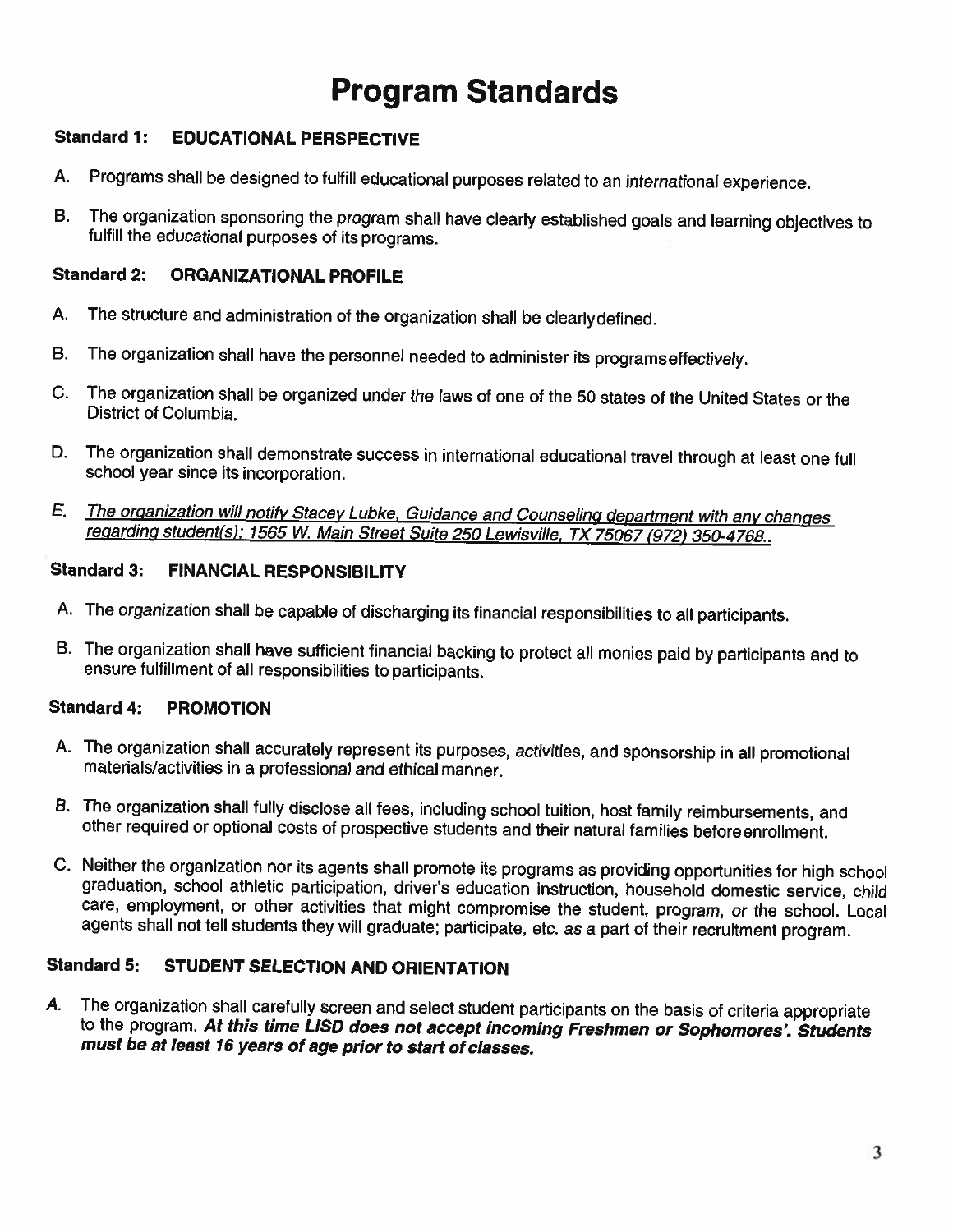- Screening procedures shall include a personal interview with student applicants in their home country prior **B.** to departure to the United States.
- C. Selection shall be completed sufficiently in advance of the student's departure to ensure adequate time for preparation and orientation.
- D. Students shall be given a suitable orientation before departure and after arrival in the host country.
- E. All students attending an LISD high school must have adequate English language proficiency to function successfully.
- F. All students entering district schools for the first time who have emigrated from another country with the exception of Canada, Australia, New Zealand and \*Western Europe shall provide prior to enrollment a certification of screening for tuberculosis. This examination shall be made by or under the direction of a licensed physician and *must be made not more than 90 days prior to enrollment into district schools.* See page 12.
- G. The organization will notify Stacey Lubke 972-350-4768 when a student is changing host families. changing campuses (contingent that there is an opening at other campus), and when student is withdrawing.

#### Standard 6: **STUDENT PLACEMENT**

- A. Regarding Attendance at LISD schools, the organization shall:
	- 1. Email the Request for Enrollment to Stacey Lubke at lubkes@lisd.net
	- 2. Academic history needed including:
		- a. Academic records translated into English.
		- b. Level of English language proficiency.
		- c. Has student completed their sophomore year?
		- d. Any documented disability and modifications or accommodations made in the academic setting; should be on official school letterhead.
		- e. Number of years of school completed prior to arrival, number of years required in the home country for the completion of secondary school.
	- 3. Appropriate background information.
	- 4. Immunization Records: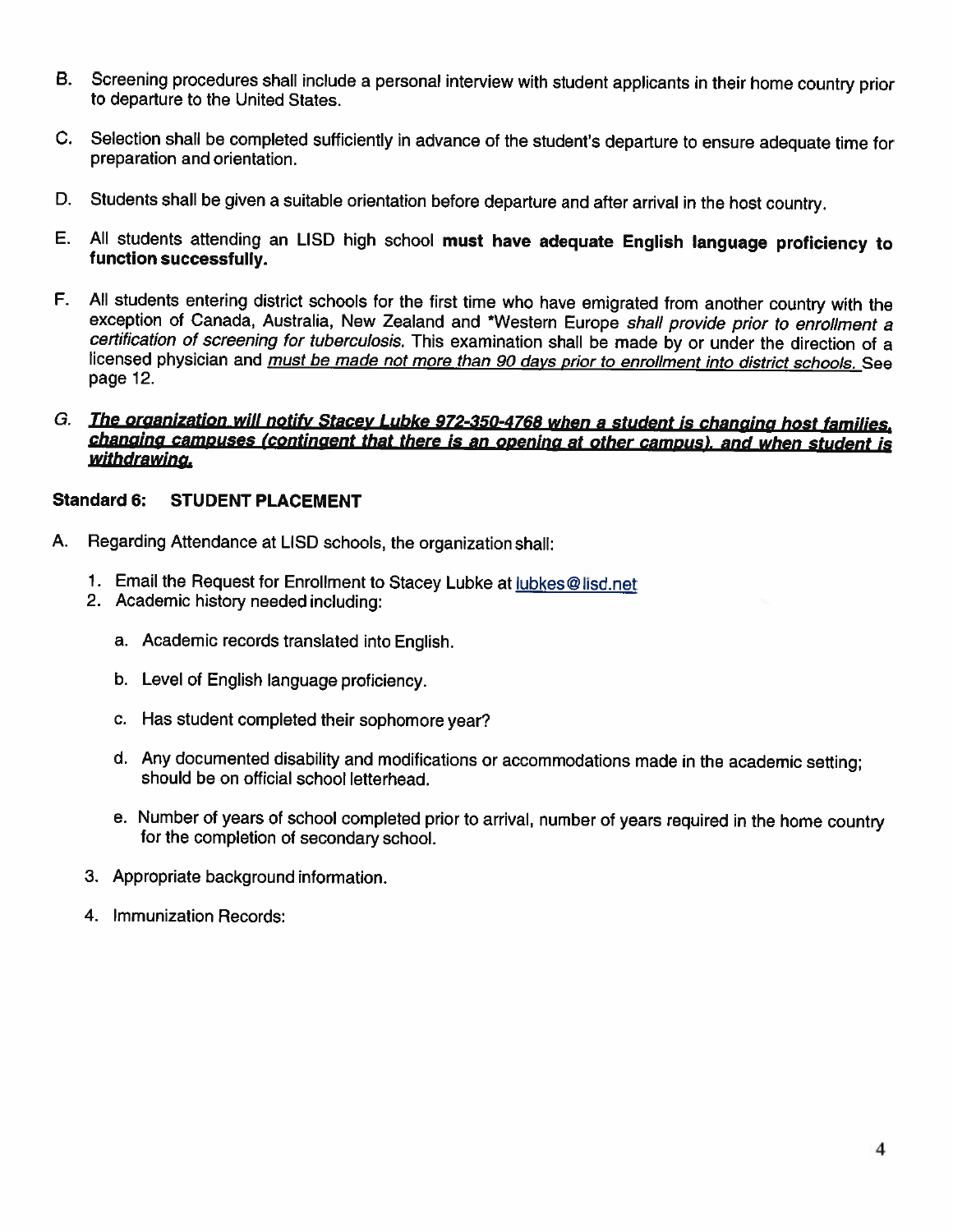- a. Immunization records must be up to date including one dose Meningococcal Vaccine.
- b. Tuberculosis screening by a licensed physician made not more than 90 days prior to enrollment.
- 5. Date of interview in the home of the prospective host family.
- 6. Enrollment for student: Full Year only
- 7. In accordance with House Bill 3 passed by the 81<sup>st</sup> Texas Legislature, all foreign exchange students must follow the same State of Texas Assessment of Academic Readiness End of Course (STAAR™ EOC) testing requirements as U.S. students. All students if enrolled in the following courses will be required to take the STAAR<sup>TM</sup> EOC assessments: English I, English II, Algebra I, Biology and U.S. History.
- **B.** Ensure only J-1 certified exchange students will be considered.
- C. Regarding home stay the organization shall:
	- 1. Select and match host families and students on the basis of criteria appropriate to the program. A personal interview of the host family in their home is required.
	- 2. Select host families who live within the lawful boundaries of the servicing LISD high school.
	- 3. Complete placement arrangements sufficiently in advance of the beginning of the schoolyear for fall 2018.
	- 4. Provide suitable orientation and training to the host family.
	- 5. Temporary home placement is unlawful and is not acceptable to the LISD.
- D. Regarding student enrollment:
	- 1. No more than 40 students will be placed in the District with a cap of 8 for any one high school. Students will be accepted on a first come-first served basis, providing all conditions in this document have been satisfied. If the 40 student limit has not been reached, a principal with concurrence of the Chief of Schools may accept up to ten (10) students but that would decrease the numbers at other high schools and depends on campuses involved.

### 2. All documentation provided shall be in pdf form.

E. Foreign exchange is designed as a cultural experience; therefore, it is not anticipated that an exchange student will graduate. All state laws and local policies will apply to foreign exchange students.

#### **Standard 7: OPERATIONS**

- The organization shall ensure adequate care and supervision of students. А.
- Regular personal contact with the student host family and District official shall be maintained by local В. representatives of the organization.
- C. The organization shall notify the student, host family, and/or other supervisor(s) regarding the travel itinerary sufficiently in advance of any departures.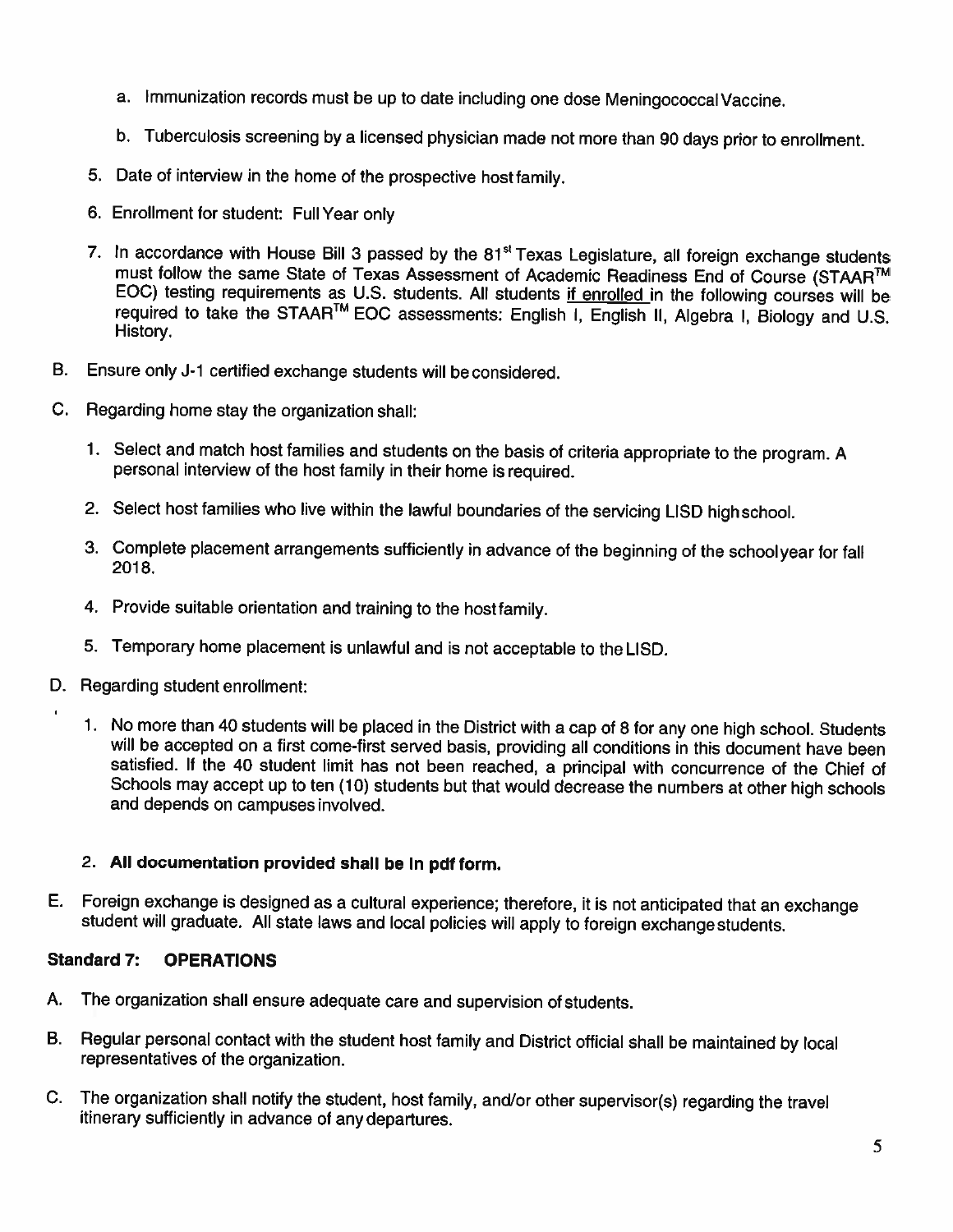- D. The organization shall provide adequate support services at the local level to assist with program-related needs and problems.
- The organization shall maintain an effective system of screening, selecting, training, and supervising Ε. program representatives and group leaders.
- F. The District official shall be advised of serious problems related to educational or host family placement of the exchange student and should be consulted if problems arise which lead to a change in student placement.
- G. The organization shall have in place adequate plans for dealing with emergency situations (medical or otherwise) that may arise during the program.

#### **Standard 8: STUDENT INSURANCE**

- А. The organization should guarantee that every student is covered with adequate health and accident insurance. Such insurance should:
	- 1. Protect students for the duration of their program.
	- 2. Provide for the return of the student to his/her home in the event of serious illness, accident, or death during the program.

#### **Standard 9: ADHERENCE TO GOVERNMENT REGULATION**

- The organization shall comply with all appropriate government regulations regarding international exchange A. or any other activity under its auspices.
- **B.** It shall be the responsibility of the organization to notify LISD of any change in status with respect to government designation, acknowledgment, acceptance, and/or endorsement.

Education Code 25.001(b)(5); 20 U.S.C. 6399; 42 U.S.C. 11434A(2); 42 U.S.C. 11302

oreign Exchange 1. The person is a foreign exchange student placed with a host family that resides in the itudents district by a nationally recognized foreign exchange program, unless the district has applied for and been granted a waiver by the commissioner of education because:

- This requirement would impose a financial or staffing hardship on the district; a.
- b. The admission would diminish the district's ability to provide high-quality education services for the district's domestic students; or
- The admission would require domestic students to compete with foreign exchange students for C. educational resources.

Education Code  $25.001(b)(6)$ , (e)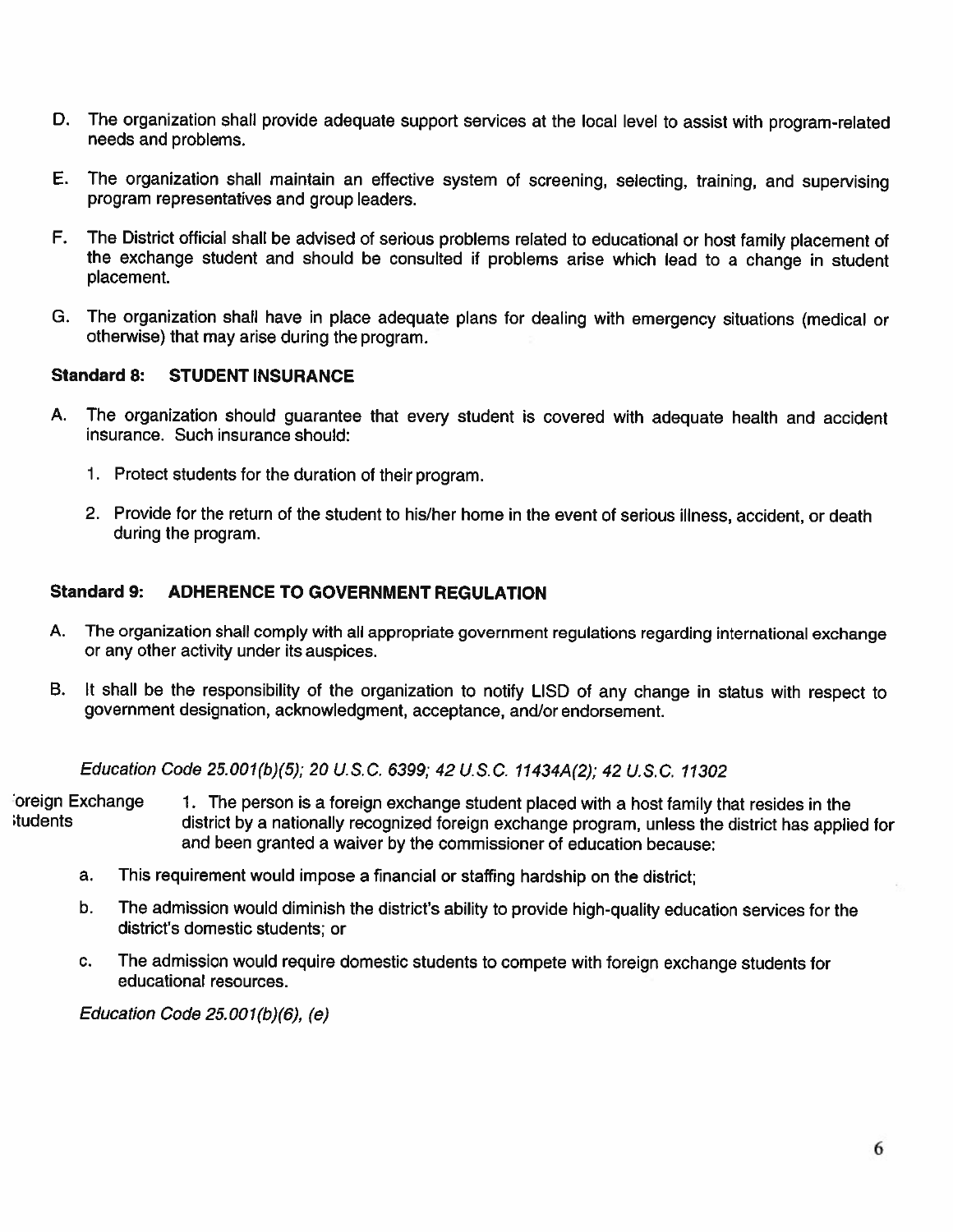- H. . . The organization shall provide adequate support services at the local level to assist with program-related needs and problems.
- $\mathbf{L}$ The organization shall maintain an effective system of screening, selecting, training, and supervising program representatives and group leaders.
- The District official shall be advised of serious problems related to educational or host family placement of J. the exchange student and should be consulted if problems arise which lead to a change in student placement.
- К. The organization shall have in place adequate plans for dealing with emergency situations (medical or otherwise) that may arise during the program.

#### **Standard 8: STUDENT INSURANCE**

- **B.** The organization should guarantee that every student is covered with adequate health and accident insurance. Such insurance should:
	- 1. Protect students for the duration of their program.
	- 2. Provide for the return of the student to his/her home in the event of serious illness, accident, or death during the program.

#### **Standard 9: ADHERENCE TO GOVERNMENT REGULATION**

- C. The organization shall comply with all appropriate government regulations regarding international exchange or any other activity under its auspices.
- D. It shall be the responsibility of the organization to notify LISD of any change in status with respect to government designation, acknowledgment, acceptance, and/or endorsement.

Education Code 25.001(b)(5); 20 U.S.C. 6399; 42 U.S.C. 11434A(2); 42 U.S.C. 11302

Foreign Exchange 2. The person is a foreign exchange student placed with a host family that resides in the **students** district by a nationally recognized foreign exchange program, unless the district has applied for and been granted a waiver by the commissioner of education because:

- This requirement would impose a financial or staffing hardship on the district; a.
- b. The admission would diminish the district's ability to provide high-quality education services for the district's domestic students; or
- C. The admission would require domestic students to compete with foreign exchange students for educational resources.

Education Code  $25.001(b)(6)$ , (e)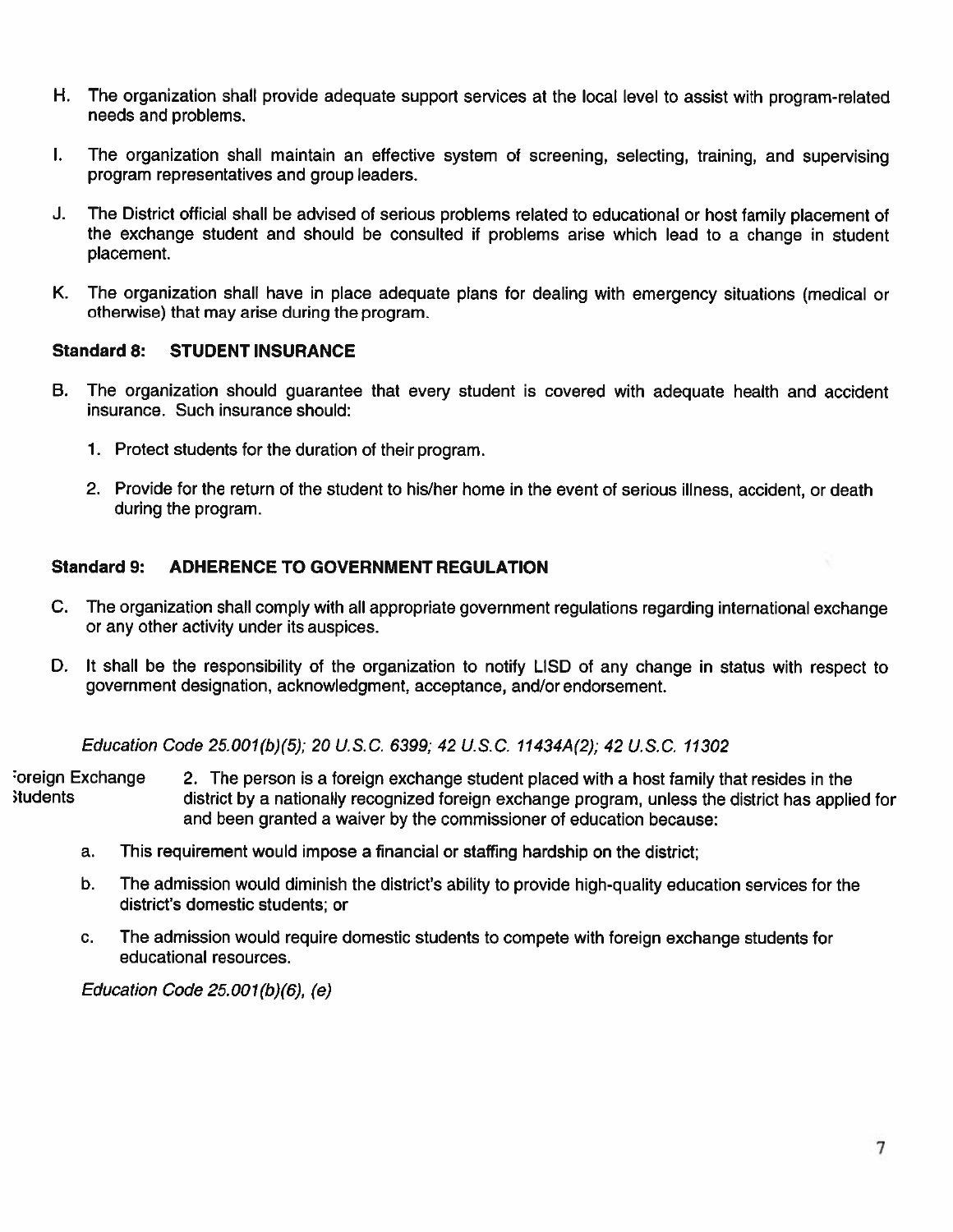

### **Acknowledgement of Lewisville ISD**

### **Foreign Exchange Student**

### **Program Standards**

Ι. have read Lewisville ISD's Foreign Exchange Student

(Agency Representative Name) program standards as a representative of

(Foreign Exchange Agency Name)

I agree to abide by all the rules and standards in effect to provide a quality experience for the students I oversee in homes of host families within Lewisville ISD's boundaries.

I agree to provide a copy of and discuss in in full the standards with the host families within the District.

I understand that failure to abide by any of the rules or standards either by a student, the host family, or myself will cause immediate withdrawal from the school district and could negatively affect future placement of foreign exchange students by my agency.

Signed this day of  $(day)$ 

(month)

 $(year)$ 

Local Agency Representative Signature

**Local Agency Representative Printed Name** 

**Address** 

City

(TO BE RETURNED WITH EACH STUDENT APPLICATION FILE SUBMITTED)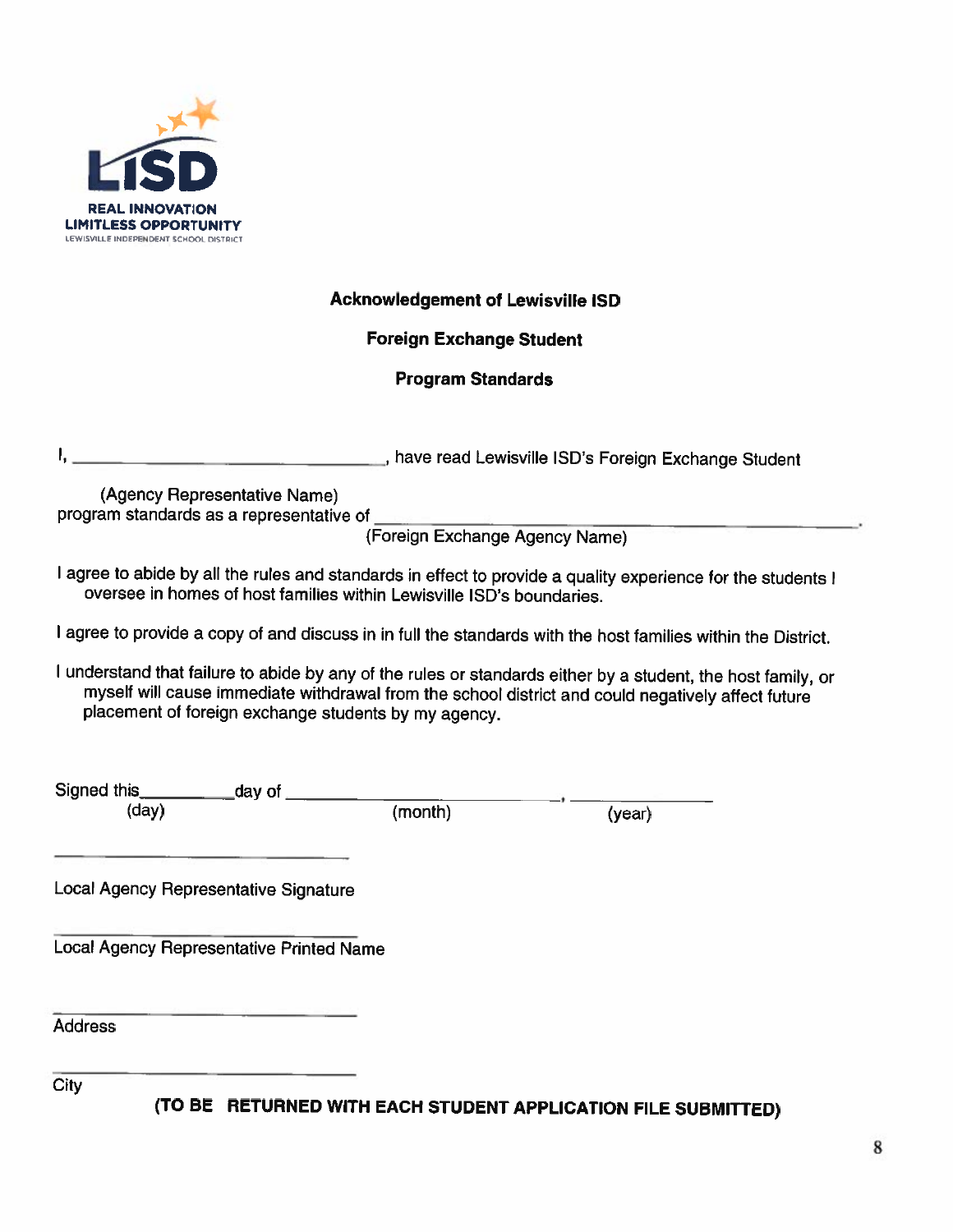### **Compliance Documentation Lewisville ISO - Foreign Exchange Program 2022.2023**

As a legal representative of (name of Exchange Organization) , I have read and understand, and agree to the following Lewisville ISD Foreign Exchange Program Standards and Procedures as set forth. The guidelines include:

J-1 Visas GPA equivalency of 80 or above Adequate insurance coverage

Adequate English proficiency Provision of support services

Registration of Students Course/Graduation Credit

Further, I understand that abridgement of the standards and procedures will result in denial of participation in LISD in future years.

| <b>Exchange Program Representative Signature</b>                                                                                                 | <b>Date</b>                                                                                                                                                                                                                                                                                                                               |
|--------------------------------------------------------------------------------------------------------------------------------------------------|-------------------------------------------------------------------------------------------------------------------------------------------------------------------------------------------------------------------------------------------------------------------------------------------------------------------------------------------|
| Notary State of <u>example and the state of</u> the state of<br>This instrument was acknowledged before me by __________________________________ | County of $\qquad \qquad$ $\qquad \qquad$ $\qquad$ $\qquad$ $\qquad$ $\qquad$ $\qquad$ $\qquad$ $\qquad$ $\qquad$ $\qquad$ $\qquad$ $\qquad$ $\qquad$ $\qquad$ $\qquad$ $\qquad$ $\qquad$ $\qquad$ $\qquad$ $\qquad$ $\qquad$ $\qquad$ $\qquad$ $\qquad$ $\qquad$ $\qquad$ $\qquad$ $\qquad$ $\qquad$ $\qquad$ $\qquad$ $\qquad$ $\qquad$ |
| this day of, 2018.                                                                                                                               |                                                                                                                                                                                                                                                                                                                                           |
| <b>Signature of Notary Public</b>                                                                                                                |                                                                                                                                                                                                                                                                                                                                           |
| <b>Notary State</b>                                                                                                                              | (Notary Seal)                                                                                                                                                                                                                                                                                                                             |
|                                                                                                                                                  |                                                                                                                                                                                                                                                                                                                                           |
|                                                                                                                                                  |                                                                                                                                                                                                                                                                                                                                           |

| <b>Stacey Lubke</b><br><b>Guidance and Counseling</b> | Petition Accepted By |  |
|-------------------------------------------------------|----------------------|--|
| PO. Box 217                                           | Petition Denied By   |  |
| Lewisville, TX 75067<br>lubkes@lisd.net               | Date                 |  |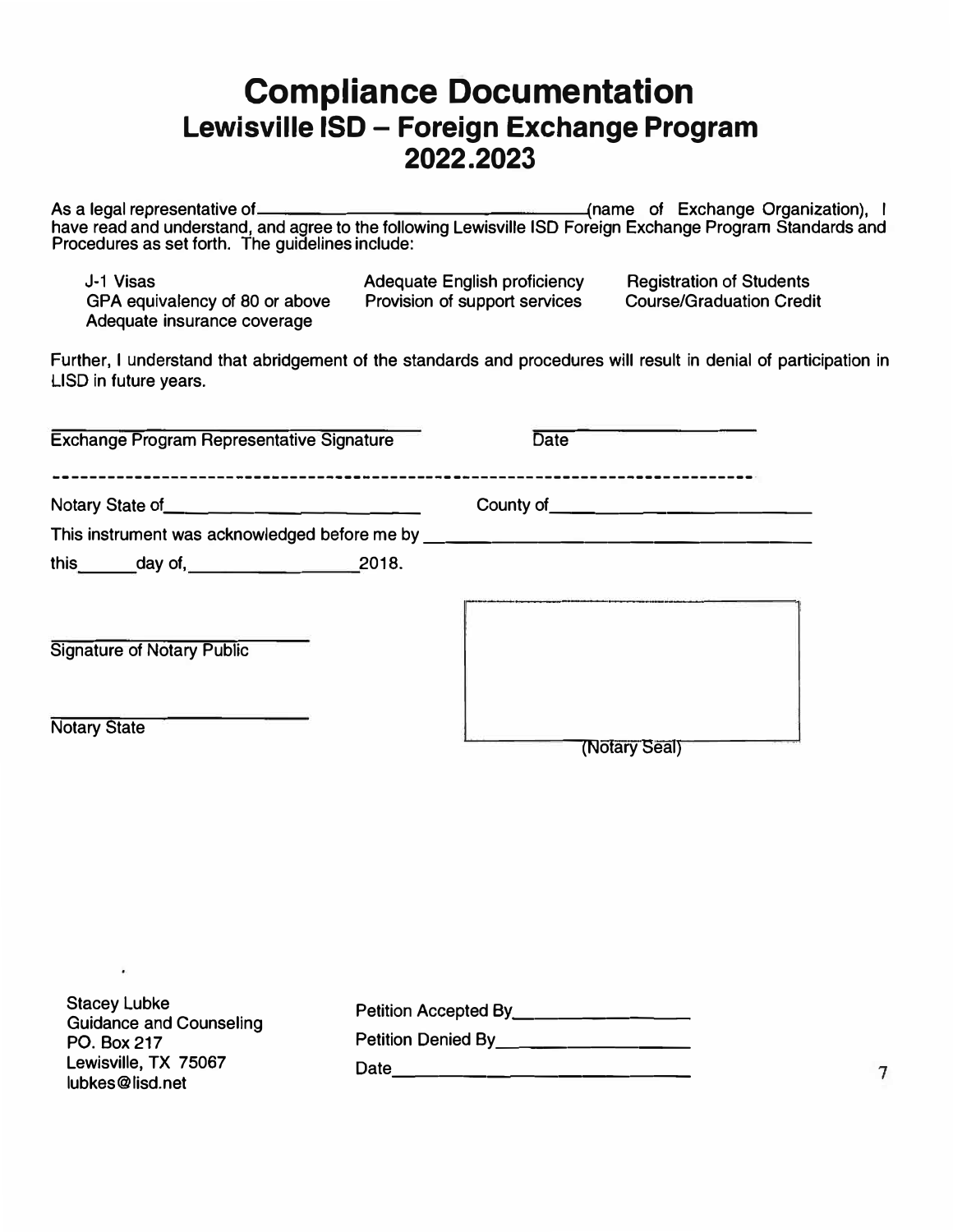## **Petition for Agency Participation Lewisville ISD - Foreign Exchange Program 2022.2023**

| Work Number__________________________________Home Number________________________<br>Work Number__________________________________Home Number________________________<br>Work Number___________________________Home Number_______________________________<br>Please circle the appropriate answer to the questions below:<br>1. Current Informational Brochures submitted |                                                               |   |
|--------------------------------------------------------------------------------------------------------------------------------------------------------------------------------------------------------------------------------------------------------------------------------------------------------------------------------------------------------------------------|---------------------------------------------------------------|---|
|                                                                                                                                                                                                                                                                                                                                                                          |                                                               |   |
|                                                                                                                                                                                                                                                                                                                                                                          |                                                               |   |
|                                                                                                                                                                                                                                                                                                                                                                          |                                                               |   |
|                                                                                                                                                                                                                                                                                                                                                                          |                                                               |   |
|                                                                                                                                                                                                                                                                                                                                                                          |                                                               |   |
|                                                                                                                                                                                                                                                                                                                                                                          |                                                               |   |
|                                                                                                                                                                                                                                                                                                                                                                          |                                                               |   |
|                                                                                                                                                                                                                                                                                                                                                                          |                                                               |   |
|                                                                                                                                                                                                                                                                                                                                                                          |                                                               |   |
|                                                                                                                                                                                                                                                                                                                                                                          |                                                               |   |
|                                                                                                                                                                                                                                                                                                                                                                          |                                                               |   |
|                                                                                                                                                                                                                                                                                                                                                                          | Year Organization was established (Must be more than 1 year.) |   |
|                                                                                                                                                                                                                                                                                                                                                                          |                                                               |   |
|                                                                                                                                                                                                                                                                                                                                                                          | Υ                                                             | N |
| 2. CSIET designee                                                                                                                                                                                                                                                                                                                                                        | Y                                                             | N |
| 3. Private, Non-for-profit organization                                                                                                                                                                                                                                                                                                                                  | Υ                                                             | N |
| 4. English language support provided                                                                                                                                                                                                                                                                                                                                     | Υ                                                             | N |
| 5. Placed students in LISD previously<br>Briefly describe the organizations process for student selection, including who conducts the<br>screening.                                                                                                                                                                                                                      |                                                               | N |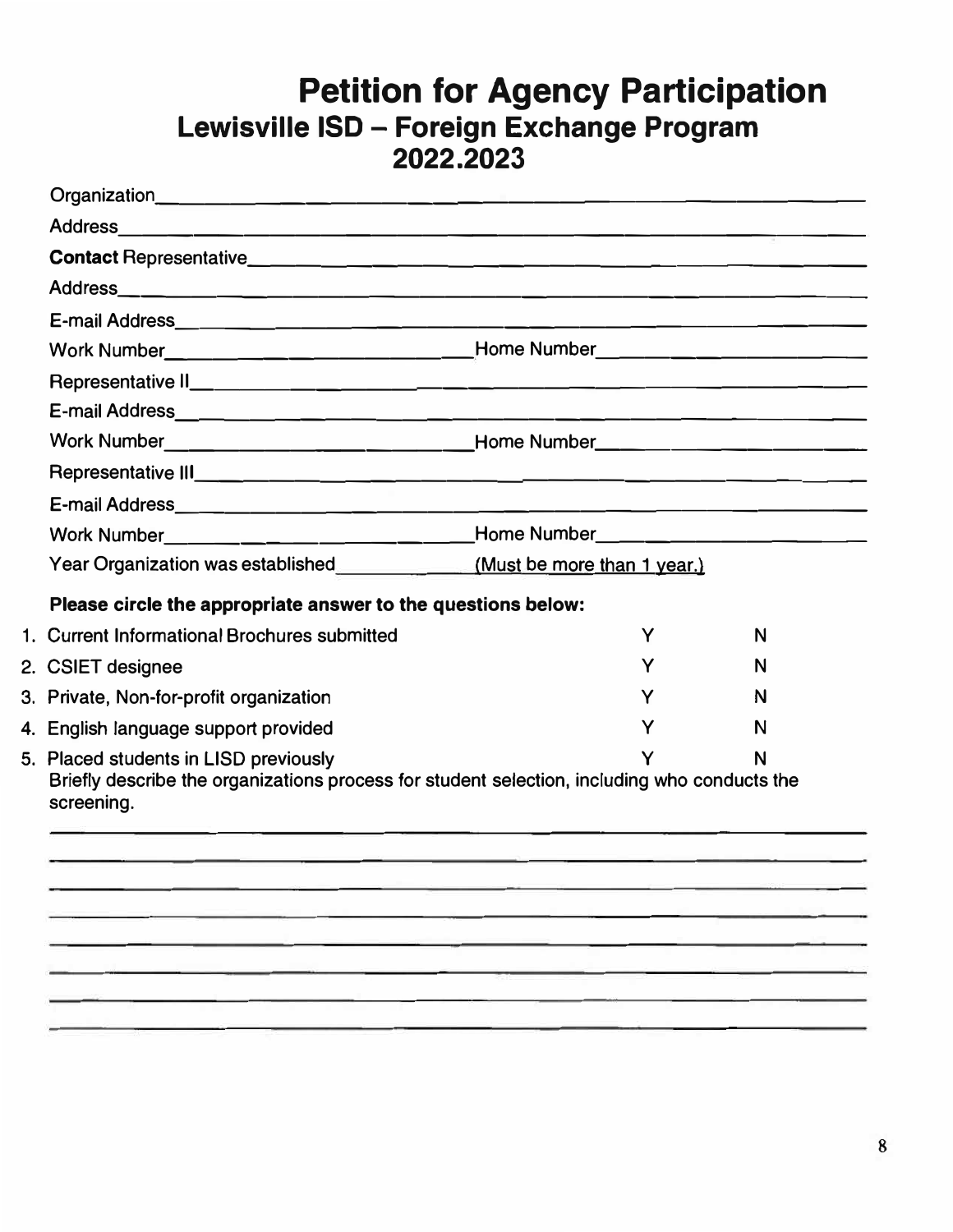| Briefly describe the organizations process for host family selection, including who conducts the |  |
|--------------------------------------------------------------------------------------------------|--|
| screening.                                                                                       |  |

Describe/submit the organizations termination policy.

|             | <b>Local References</b><br>(Former Host Families)                                                    |                     |
|-------------|------------------------------------------------------------------------------------------------------|---------------------|
| <b>Name</b> | <b>Address</b>                                                                                       | <b>Phone Number</b> |
|             |                                                                                                      |                     |
|             |                                                                                                      |                     |
|             |                                                                                                      |                     |
|             |                                                                                                      |                     |
|             | <b>School References</b><br>(List all schools where students were placed for the last 2 year years.) |                     |
| Name        | <b>Address</b>                                                                                       | <b>Phone Number</b> |

Lewisville ISD **Stacey Lubke** 1565 W Main Lewisville, TX 75067 (972) 350-4750 lubkes@lisd.net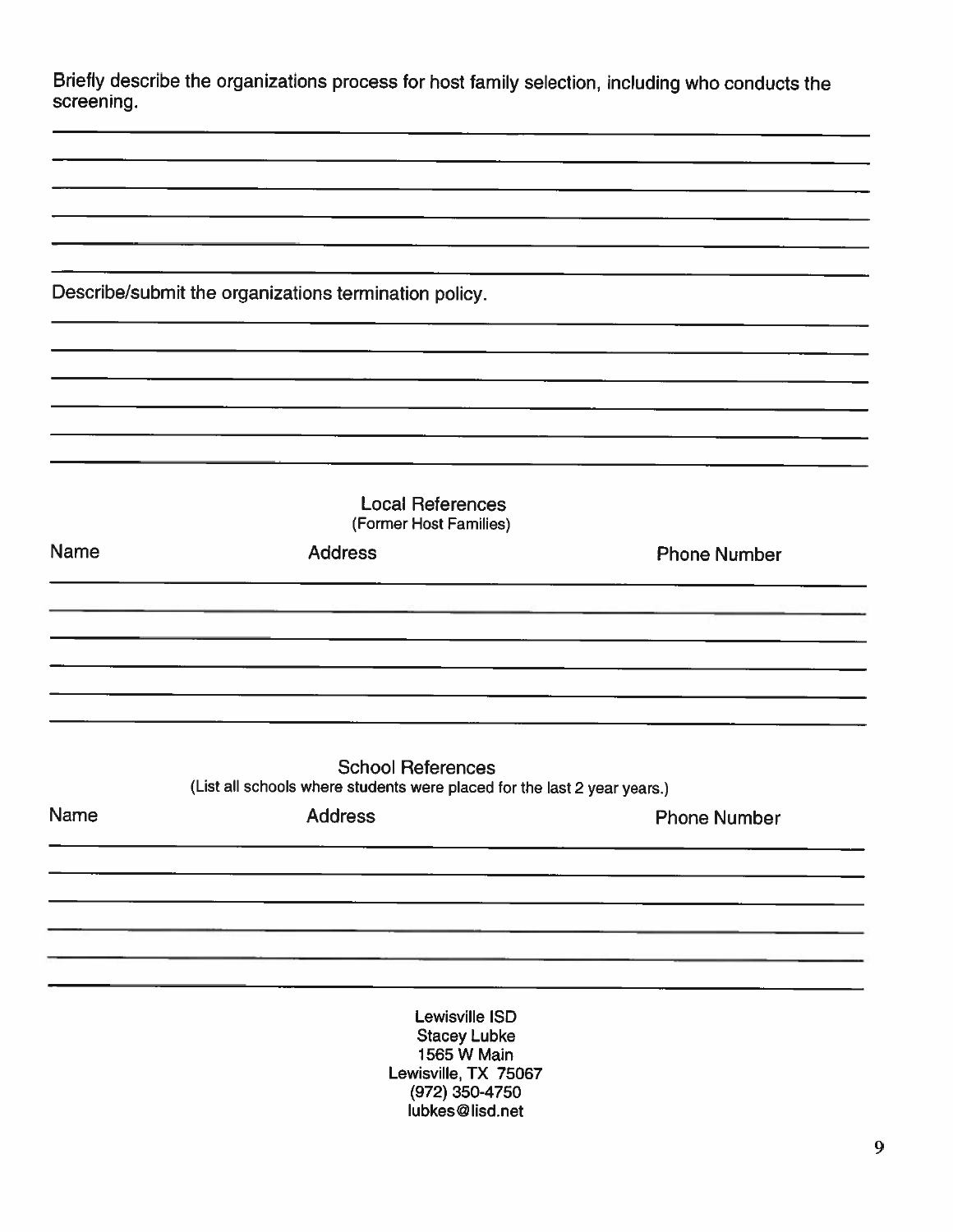## **Texas State Assessment Guidelines LISD Foreign Exchange Students 2022.2023**

In accordance with House Bill 3 passed by the  $81<sup>st</sup>$  Texas Legislature, all foreign exchange students must follow the State of Texas Assessment of Academic Readiness End of Course (STAAR™ EOC) testing requirements as outlined below.

All students enrolled in the following courses will be required to take the STAAR™ EOC assessments: English I, English II, Algebra I, Biology and U.S. History.

I have read and understand the Texas State Assessment Guidelines for Foreign Exchange Students.

| <b>Agency (Please Print)</b>                |      | <b>Agency Phone Number</b>                |
|---------------------------------------------|------|-------------------------------------------|
| <b>Agency Representative (Please Print)</b> |      | <b>Signature of Agency Representative</b> |
| <b>Student Signature</b>                    |      | <b>Date</b>                               |
| Parent/Guardian/Host Family Signature       | Date |                                           |

### **Return signed form with Student Enrollment form and other student documents.**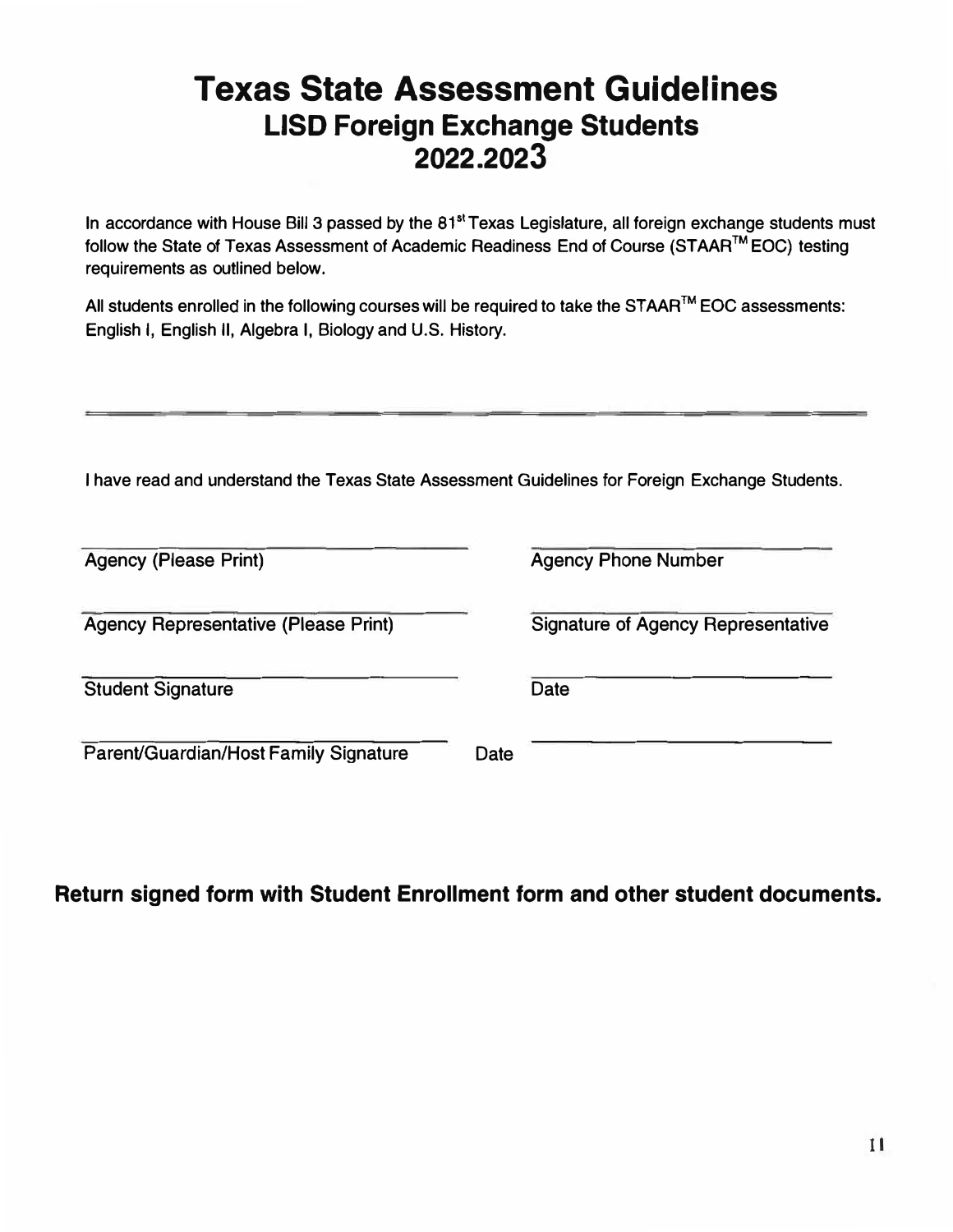## **Tuberculosis Testing LISD Foreign Exchange Students** 2021.2022

All students entering LISD schools for the first time who have immigrated from another country, with the exception of Canada, Australia, New Zealand and \*Western Europe shall provide prior to enrollment a certification of screening for tuberculosis. This examination shall be made by or under the direction of a licensed physician (M.D/D.O) and must be *made not more than 90 days prior* to enrollment into district schools. The test must show no disease, or if the student has TB, documentation of treatment and a statement of admissibility from United States health care provider must be submitted.

If a TB test is performed at the time of enrollment and results are pending, the student may attend school in the absence of any signs and symptoms of illness. The test must be read by the administering agency and the results documented and turned into the schoolnurse.

In the event of a positive reading, the DCHD will be contacted to evaluate the appropriate actions and work with the medical authority to determine treatment and school attendance recommendations.

\*Andorra, Austria, Belgium, Denmark, Finland, France, Germany, Gibraltar, Greece, Iceland, Ireland, Italy, Liechtenstein, Malta, Monaco, Netherlands, Norway, Portugal, San Marino, Scotland, Spain, Sweden, Switzerland, United Kingdom and Vatican City.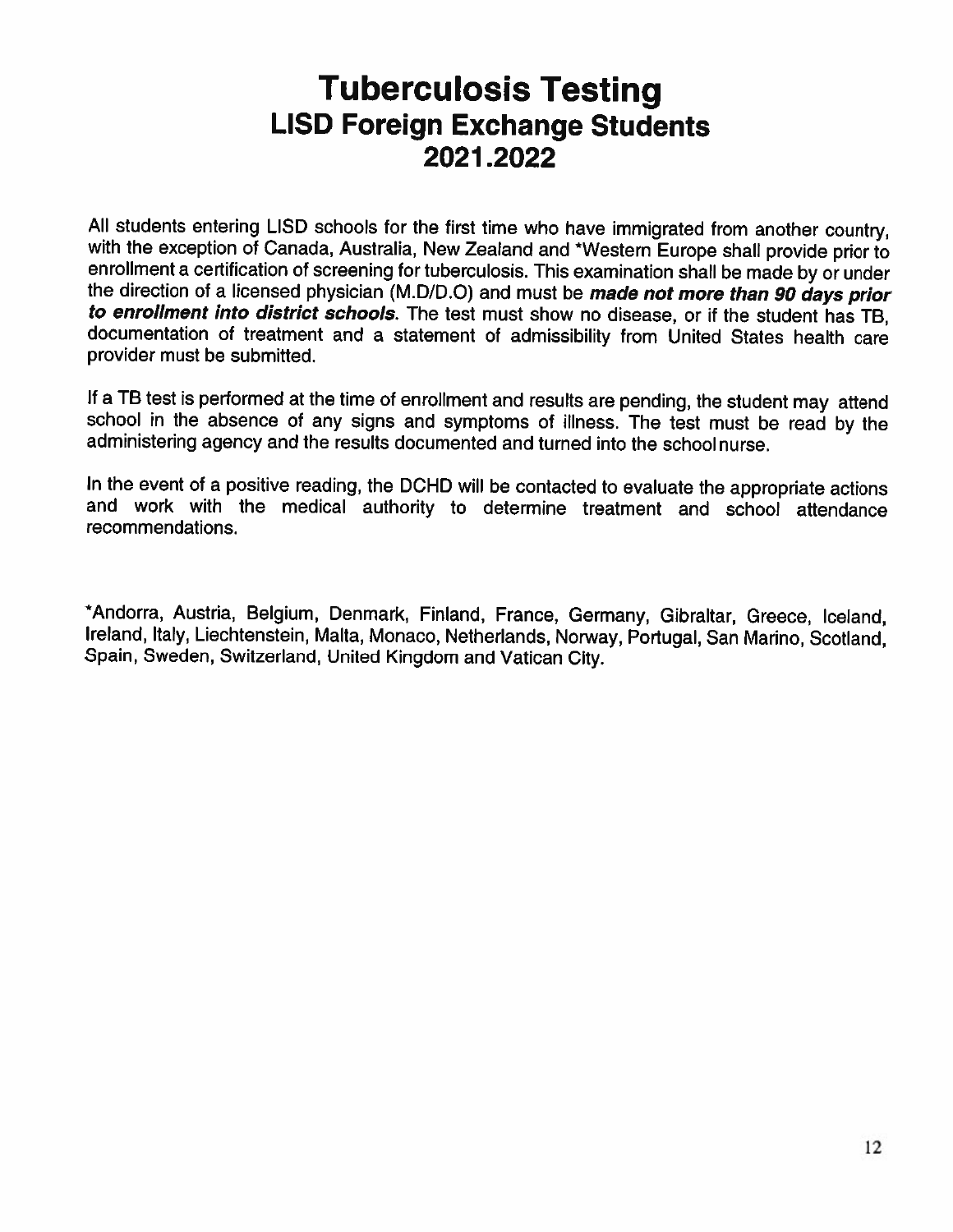### 2022.2023 Texas Minimum State Vaccine Requirements for Students Grades K - 12

This chart summarizes the vaccine requirements incorporated in the Texas Administrative Code (TAC), Title 25 Health Services, *M97.61-97.72*. This document is not intended as a substitute for the TAC, which has other provisions and details. The Department of State Health Services (DSHS) is granted authority to set immunization requirements by the Texas Education Code, Chapter 38.

#### **IMMUNIZATION REQUIREMENTS** A student shall show acceptable evidence of vaccination prior to entry, attendance, or transfer to a child-care facility or public or private elementary or secondary school in Texas. Minimum Number of Doses Required by Grade Level Vaccine Required (Attention to notes Grades K - 6th Grade 7th Grades 8th - 12th **Notes** and footnotes)  $K$ | 1 | 2 | 3 | 4 | 5 | 6  $\overline{7}$  $8|9$  $|10|11|12$ For  $K-6^{\omega}$  grade: 5 doses of diphthena-tetanus-pertussis vaccine; 1 dose must have been received on or after the 4<sup>th</sup> birthday. However, 3 dose 4 doses meet the requirement if the 4th dose was received on or after 3 dose primary the 4<sup>th</sup> birthday. For students aged 7 years and older, 3 doses meet the primary senes series and 1 Diphtheria/Tetanus/Pertussis<sup>1</sup> requirement if 1 dose was received on or after the 4th birthday. and 1 5 doses or 4 doses Tdap / Td (DTaP/DTP/DT/Td/Tdap) Tdap / Td For  $7<sup>a</sup>$  grade: 1 dose of  $\text{T}$ dap is required if at least 5 years have booster within booster within passed since the last dose of tetanus-containing vaccine. the last 10 years the last 5 years For  $8^{\text{th}}$  – 12<sup>th</sup> grade: 1 dose of Tdap is required when 10 years have passed since the last dose of tetanus-containing vaccine. Td is acceptable in place of Tdap if a medical contraindication to pertussis exists. For K - 12<sup>th</sup> grade: 4 doses of polio; 1 dose must be received on Polio<sup>1</sup> 4 doses or 3 doses or after the 4<sup>th</sup> birthday. However, 3 doses meet the requirement if the 3<sup>rd</sup> dose was received on or after the 4<sup>th</sup> birthday. For  $K - 12<sup>th</sup>$  grade: 2 doses are required, with the 1<sup>th</sup> dose received Measles, Mumps, and Rubella<sup>1,2</sup> on or after the 1<sup>st</sup> birthday. Students vaccinated prior to 2009 2 doses (MMR) with 2 doses of measles and one dose each of rubella and mumps satisfy this requirement. For students aged  $11 - 15$  years, 2 doses meet the requirement if adult hepatitis B vaccine (Recombivax<sup>®</sup>) was received. Dosage (10 Hepatitis B<sup>2</sup> 3 doses  $\frac{1}{2}$  mcg /1.0 mL) and type of vaccine (Recombivax<sup>9</sup>) must be clearly documented. If Recombivax<sup>®</sup> was not the vaccine received, a 3-dose series is required. The 1st dose of varicella must be received on or after the 1st birthday. Varicella<sup>1, 2, 3</sup> 2 doses For  $K - 12<sup>th</sup>$  grade: 2 doses are required. For  $7<sup>th</sup> - 12<sup>th</sup>$  grade, 1 dose of quadrivalent meningococcal Meningococcal<sup>1</sup> conjugate vaccine is required on or after the student's 11<sup>th</sup> birthday. 1 dose (MCV4) Note: If a student received the vaccine at 10 years of age, this will satisfy the requirement.

2 doses

Hepatitis A<sup>1,2</sup>

The 1st dose of hepatitis A must be received on or after the 1<sup>st</sup> birthday.

For  $K - 8<sup>th</sup>$  grade: 2 doses are required.